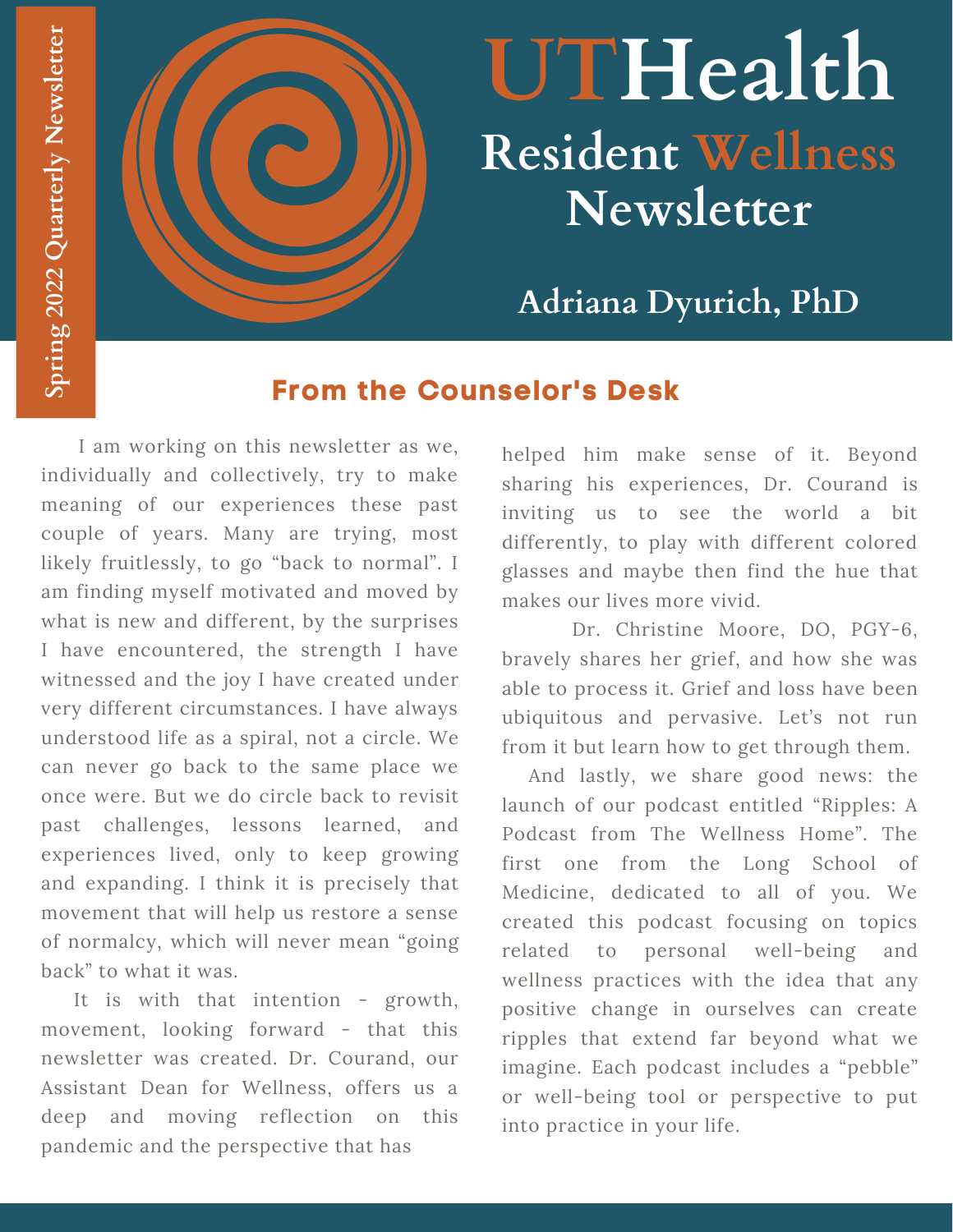We hope you will listen in and enjoy, and that you will send us your comments and suggestions for topics that are important and relevant to your wellbeing.





**LISTEN** Apple Podcasts Google Podbean Spotify Amazon Music IHeartRadio

Like and subscribe to get all new episodes. You will also find Facebook, Instagram and Twitter announcements on the Long School of Medicine and GME social media platforms.

#### **A Matter of Perspective**

#### **Jon Courand, M.D., Assistant Dean for Wellbeing for Graduate Medical Education**

There comes a point in one's medical career when you have the luxury of looking back from the time you first started your residency training, across the years of practice to the present. I began my residency training in 1990 before competency-based education, work-hour regulations, monitoring for sleep deprivation or mental health concerns. I clearly remember sitting in the nursing station writing my notes in the paper chart at 6:30 pm on the day after my call night. I remember falling asleep writing those notes only to be gently awakened by one of the nurses at change of shift. We routinely reminded our fellow residents that "the longer you stay, the longer you stay". More than once a nurse brought me a soft drink or handful of candy to give me the energy boost to get my work done and leave for home.

Rounding on the inpatient wards or ICU was always stressful with the attending expecting that you were up to date on every aspect of the patient's clinical history, overnight events, and the most current exam findings. Labs arrived in paper format in a basket below the printer and looking at an imaging study required a visit to the radiology department to check out the daily films which you had up and ready to view on the x-ray light box. All information was expected to be presented from memory, never read from index cards. More than a few times, an attending would berate and belittle me for not having the most recent lab results, consultant recommendations or for not having read up on my patient's disease process the night before. Computers were bulky, slow and contained almost no valuable information.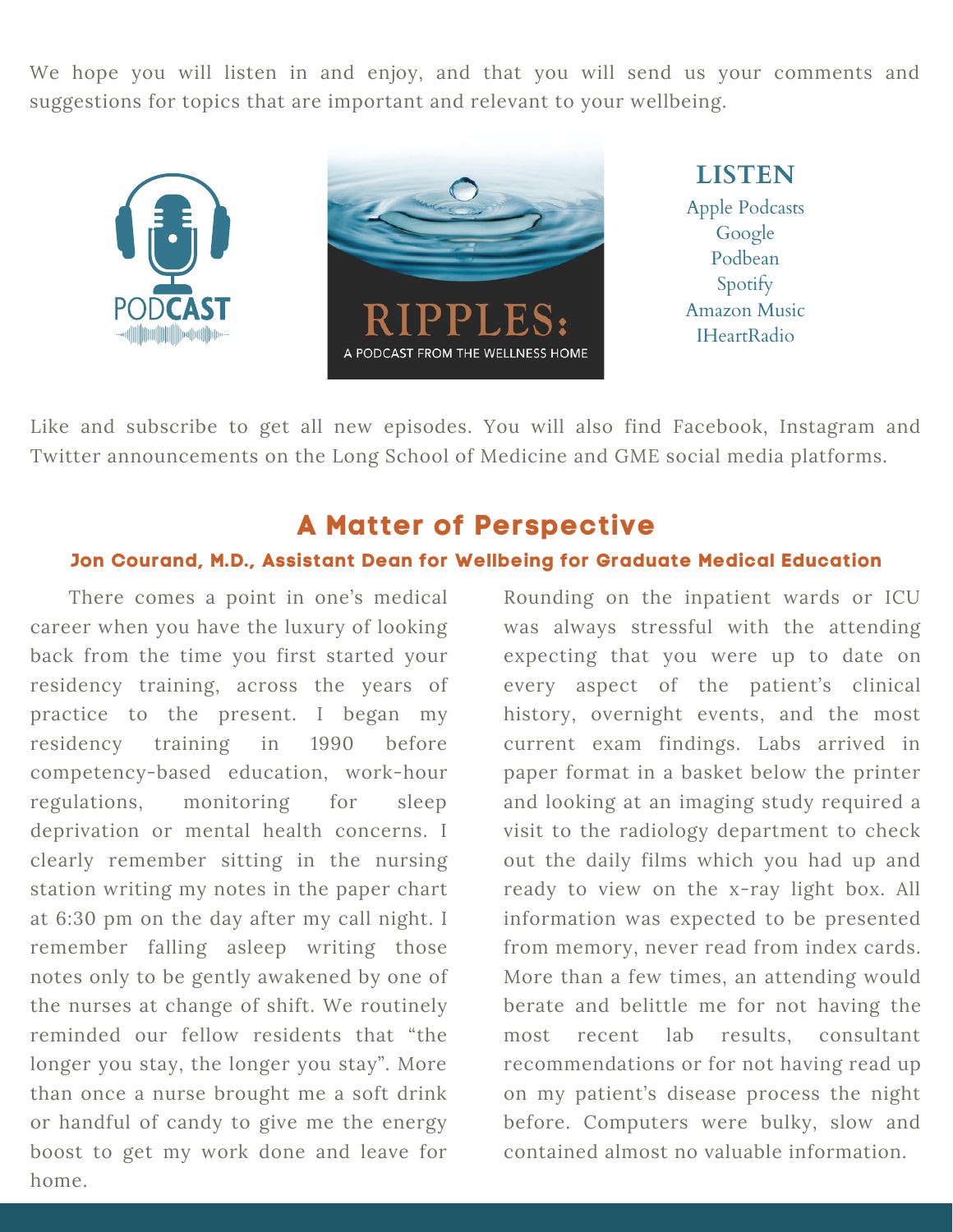(Article continued) I routinely saw unprofessional conduct by faculty attendings, overt harassment of female trainees and blatant discrimination of residents of color. I did not train at a time of COVID, but I did care for patients during a major Measles outbreak in Houston, a cluster of multi-drug resistant tuberculosis in Boston, and for many years the HIV epidemic. As a medical student I saw the first HIV patient admitted to a Dallas Area hospital while doctors and nurses in space suits went in to care for him. At that time almost everyone died from that disease, and as medical providers we lived in fear of needlesticks, contact with infected body fluids or god forbid needing a blood transfusion. Identification and effective treatment took many years. We did not know what we did not know. This is not a story however of "back in the day" or "we were tougher back then" or even "patients got so much better care then". This is a story instead of Resilience and our Improving our Systems of Care.

For many of you, the past two years have been filled with excessive workload, great uncertainty, isolation, and fear. If that were not enough, at times the very people we were there to diagnose and care for seemed to be against us. Things we consider common sense and lifesaving like masks, vaccines, and social distancing was for many anathema. There is no doubt that many of you bear the scars of these last two years inside and out. Our counseling numbers have skyrocketed. But as we move closer to that two-year mark, I believe we are seeing the signs of the light at the end of this dark tunnel.

If I can draw any lessons then from my past years of residency and fellowship training, I can assure you that as each of you has reached down and found more strength, endurance, and professional courage then you would have thought possible, you have also been building up your intrinsic resilience and grit. I can promise you that these will serve you well during the many challenges that we all will face in the years ahead. There is always I believe a joy and satisfaction that comes with facing a very hard challenge and overcoming it. I hope you also might have learned that we all did this together! In fact, we could never have accomplished all we have done alone. Resilience is best a characteristic of teams rather than individuals, and we have truly needed to depend on every member of our team: nurses, respiratory therapists, case managers, social workers, pharmacists, dietary, environmental services, and the leadership that helped plot this course through the storm. I also have been heartened by the amazing compassion that I have seen given to all our patients, no matter their opinions.

Finally, while our systems of care are not perfect and we have a great deal of work left to do, I am encouraged by the changes that we have seen in the past 15 years. Significant improvements in hand hygiene, contact precautions, availability of PPE, procedural time outs and standard protocols for most operations. The EHR is not perfect, and it needs to continue to change and evolve, but it provides us a wealth of patient data at our fingertips unimaginable even 10 years ago.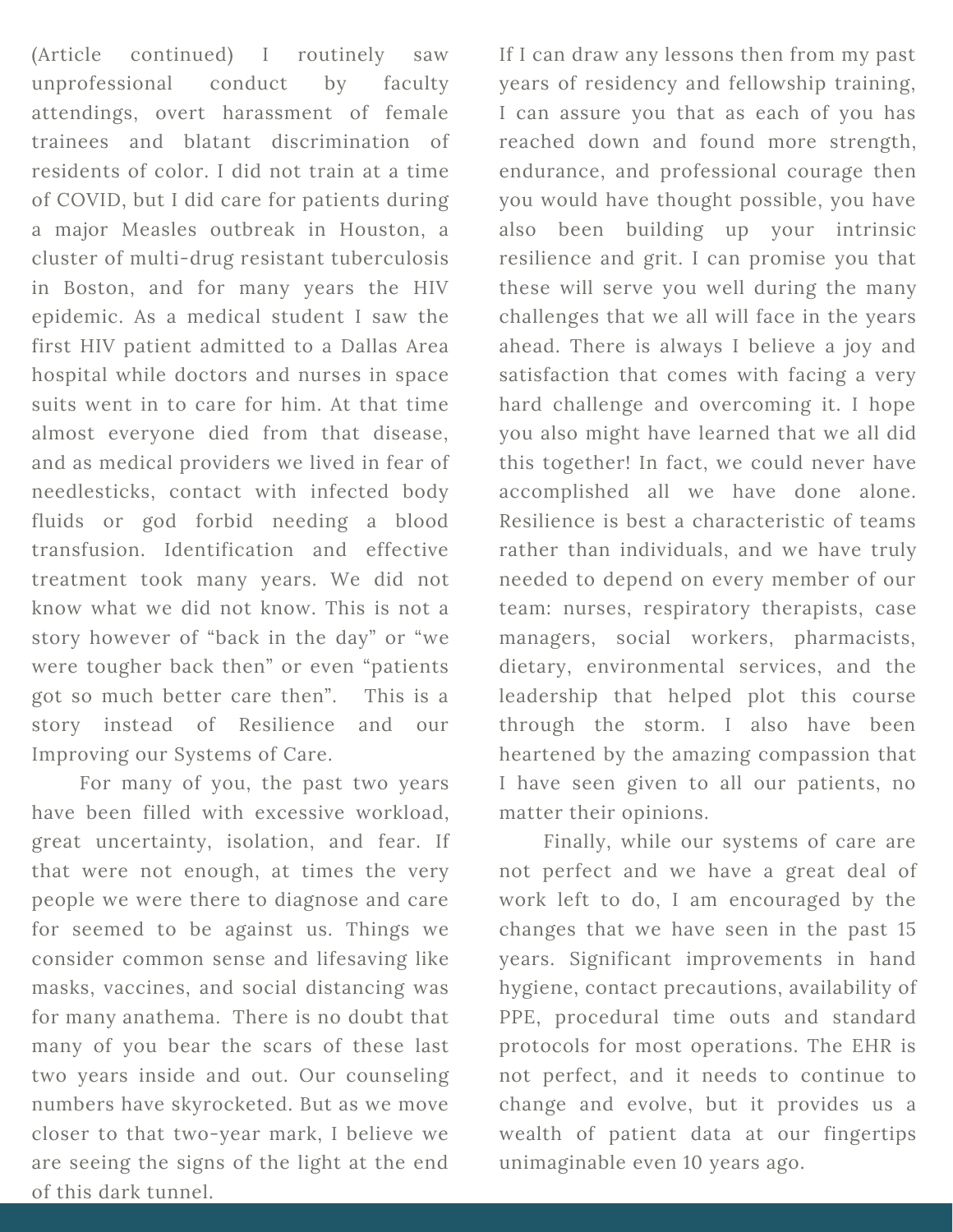(Article continued) We could never handle this level of acuity and complexity without the EHR and associate technology. Operating in the background are quality improvement and patient safety techniques. Never have healthcare providers been held to a higher standard of professional conduct free of harassment, discrimination, and demeaning treatment of learners. Never has access to mental health services been so easily available and worries about stigma lessening.

Are we where we need to be, of course not, but I am very hopeful in the direction forward. As we reach and pass this 2-year milestone of the COVID pandemic, I hope you each take a moment to show gratitude to those around you on this journey, and self-compassion for all you have been through. I will also invite you in 15 to 20 years to look back on this critical time in your medical career and see if my observations held any merit.

**Resident Spotlight**

**Christine Moore, DO, PGY-6, UTHSCSA Hematology and Medical Oncology**

## **Here is a true story about the other Purple Heart.**

When I was a fourth-year medical school, I rotated at the NIH in the Pediatric Hematology/Oncology branch. Every November, they have a "memorial service" for their adolescent and young adult patients who have died in the last 12 months. It touched me to see prominent researchers being vulnerable and grieving the patients who were part of their studies. At the end of the ceremony, there was a ceramic vase lined by baskets containing hollow shapes filled with multicolored sand. The idea was for everyone to take a shape, empty the sand into the vase, and all the colors would blend together, honoring the people who were united through their struggles with Hematology and Oncology disorders.

I choose a heart filled with purple sand. Purple is my favorite color, it makes me feel regal. I did not empty the sand at the end of the ceremony in November 2015.

I wanted to hold on to those sentiments from the ceremony, that you could be a researcher and still care very deeply for the patients who would become numbers on a graph.

I carried that Purple Heart with me through the end of medical school, residency, and fellowship. It hung in my bedroom for me to look back on it as my medical career continued as a source of strength. At some point, I also realized that I wanted to empty its contents and blend with others united through their trials within Hematology and Oncology. I had seen enough cancer patients who had died throughout residency and fellowship, I had connected with some and grieved openly.

I waited for nearly 6 years. Until my mother died of advanced breast cancer after more than a year of Herculean effort. It was time to let go.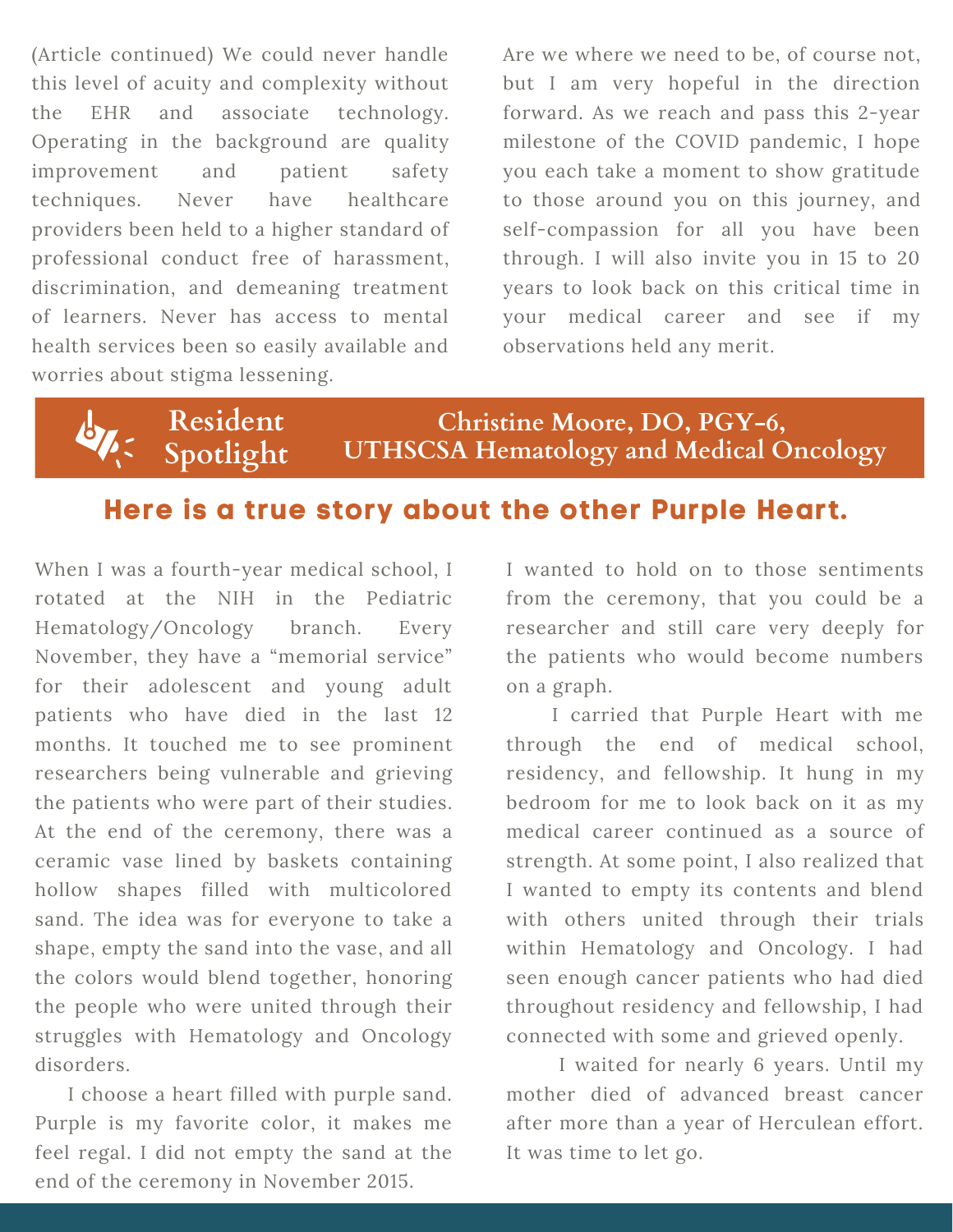(Article continued) Early the next day, in the August morning humidity, I biked to the local cancer center where I was training to become a Hematology and Oncology fellow. I stopped in front of the "Wings of Hope" sculpture, a pair of hands holding a pair of wings with an inscription that read "wings of hope, wings of healing." Some people with cancer are cured, some are not, all benefit from hope for peace and healing from suffering.

My mother had hoped for strength to endure and was now healed from pain in the finality of death.

With tears streaming down my face, I opened the Purple Heart and watched the sand flow at the base of the statue. She joined the brave souls honored six years ago and many others before and after.

I biked home and looked at the closet where the Purple Heart once hung. And I smiled.

## **GME Resident Wellness Services**

Residency and fellowship training is one of the most exciting times in life, but it can also present a variety of challenges to personal and professional well-being. Being a physician in training can be challenging. It is difficult to juggle working long work hours, caring for your patients, feeling the pressure to excel within your program, all while trying to maintain a balanced and fulfilling personal life. Stress, if not addressed adequately, can lead to an array of issues such as burnout that can interfere with caring for your patients, family and friends, and yourself.

We are here to be your safe haven with our services being completely confidential. Counseling records are maintained in files separate from the resident files and cannot be accessed by faculty, staff, administrators, or other residents without the individual's written permission. Additionally, there is no need to diagnose or bill your insurance. All individuals are treated with respect, regardless of age, color, ethnicity, gender, marital/parental status, national origin, race, religion, physical ability, sexual orientation, veteran status, or counseling concern.

Our resident wellness program strives to ensure that residents are both emotionally and academically successful. Our goal is to promote work-life balance and overall wellness by providing tools to reduce burnout, depression, relationship stress and other problems.

Through the GME Wellness Services you can take advantage of:

• Confidential and private counseling in person or via phone

• Wellness presentations and guidance on how to implement wellness curriculum in your program

• Neuro-psychological screening at no cost.

**Online self-screening for depression, burnout, anxiety, and suicidal ideation.**

**The screening is voluntary and completely anonymous.**

**Visit www.uthealth.caresforyou.org to take the assessment.**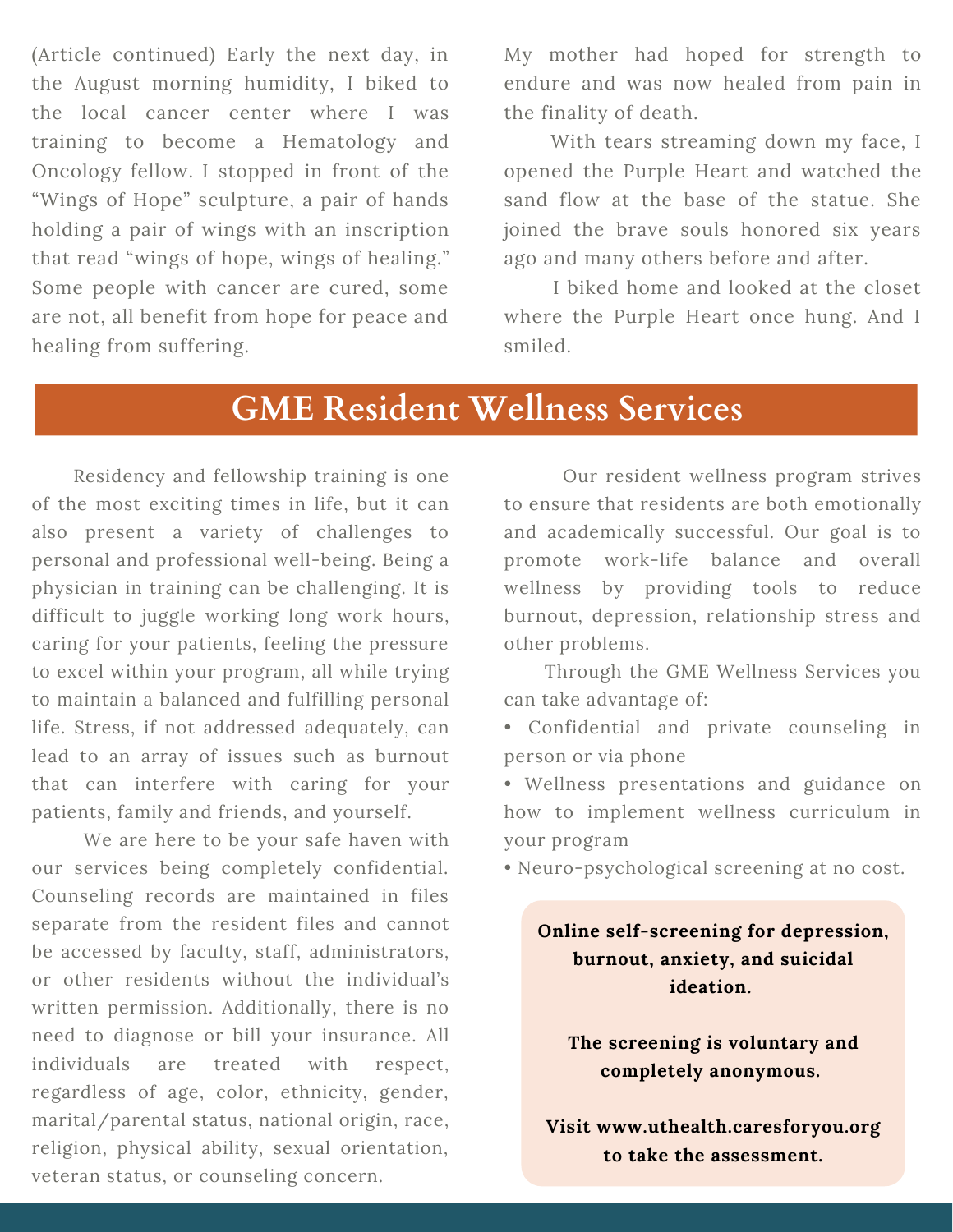# **GME Resident Wellness Services**

Contact us if you are experiencing:

- The need to improve your overall emotional wellness
- Symptoms of depression, anxiety, other mental health concerns
- Burnout, imposter syndrome, career doubts, job stress
- Lack of work-life balance
- Love loss and other relationship problems
- Anger / Stress
- Thoughts of self-harm or suicidal ideation
- Substance abuse
- Sleep disturbance
- Perfectionism

• Adverse event (needle stick, traumatic patient outcome, illness in your family, etc.)

- Harassment by a partner or work colleague
- Conflicts with faculty, attendings, hospital staff

• Issues related to test taking, time management, and other academic challenges

To help you function at your very best, we can refer you for free to psychiatric services.

#### **We'll meet you where you are!**

**To schedule a counseling appointment or find out about our Wellness Services, please contact: [gmewellness@uthscsa.edu](mailto:gmewellness@uthscsa.edu)**

**You can contact Behavioral Health Consultants at:**

**Dr. Dyurich: dyurich@uthscsa.edu - 210-450-8734**

**Dr. Prasad: prasadv@uthscsa.edu - 210-450-8734**

#### Cost & Hours

All services are free to residents and fellows. In an effort to be more responsive to your needs during these difficult times, we have expanded our hours to Monday through Saturday, including some evening times. Knowing you are busy, we will make our best effort to accommodate you and your schedule.

#### Location

We are located in the basement of the Academic Learning & Teaching Center (ALTC B109). Our offices are private to preserve confidentiality. Please call or email for directions.



#### Tele-Behavioral Health Services

Now offered by GME Wellness Program through the use of Zoom Video Communications technology, we are able to follow up with residents and fellows who can't make it to campus for a wellness appointment.

After downloading Zoom's free app, the process is as simple as clicking a link to open a secure, HIPAA-compliant private online meeting. You can download the app here: <https://zoom.us/download>